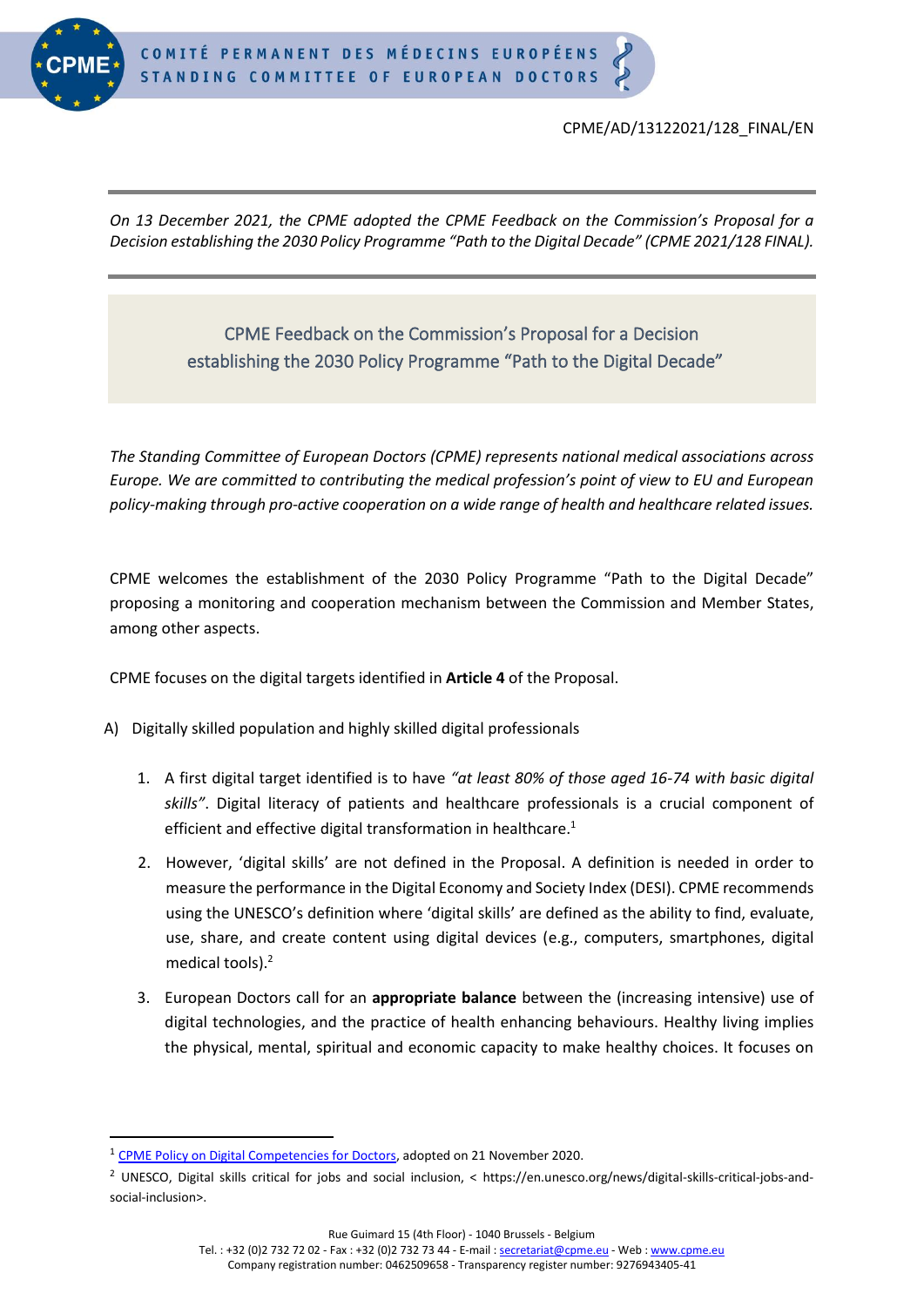healthy eating, physical activity but also goes beyond to avoid addictive behaviours and being able to cope with life's stresses and other mental health issues.<sup>3</sup>

- 4. Sufficient links have been found between internet use and mental wellbeing, and concerns have been voiced that digital technologies and social media are exacerbating feelings of anxiety and depression, disturbing sleep patterns, leading to cyber-bullying, body image troubles and disordered eating.<sup>4</sup> Screen time and online gaming are also a source of concern.<sup>5</sup>
- 5. As a result, a health dimension should be recognised within the definition of basic digital skills, i.e. the user is aware and can understand when the digital use becomes an unhealthy behaviour (digital addiction). **The health dimension should be part of the key performance indicators for attaining this digital target.**
- 6. A second digital target identified is to have *"at least 20 million employed information and communications technology (ICT) professionals (…) with convergence between women and men."*
- 7. In the healthcare sector, there is a need to trust in ICT personnel. Sufficient guarantees must be put in place to ensure that this new generation of professionals meets high ethical standards and complies with professional obligations (e.g., confidentiality, protection of personal data, privacy, maintain the integrity and security of IT systems).
- 8. CPME strongly recommends that ICT professionals abide to ethically-based codes of conduct and be subject to regulatory oversight and disciplinary sanctions. <sup>6</sup> This would ensure that these specialists have an up-to-date competence, relevant to their field, and that they comply with professional obligations, reflecting a win-win strategic policy approach. This element should be part of the key performance indicators for attaining this digital target.
- B) Digitalisation of public services
	- 1. The tenth digital target consists of having "*100% online accessible provision of key public services for Union citizens and businesses"*.

Tel.: +32 (0)2 732 72 02 - Fax: +32 (0)2 732 73 44 - E-mail[: secretariat@cpme.eu](mailto:secretariat@cpme.eu) - Web[: www.cpme.eu](http://www.cpme.eu/)

<sup>&</sup>lt;sup>3</sup> Please see **CPME Policy on Healthy Living**, 6 April 2019.

<sup>4</sup> Please see OECD, [Children & Young People's Mental Health in the](https://www.oecd.org/els/health-systems/Children-and-Young-People-Mental-Health-in-the-Digital-Age.pdf) Digital Age – Shaping the Future, 2018.

<sup>5</sup> Please see World Health Organization. "[Guidelines on physical activity, sedentary behaviour and sleep for children under 5](https://apps.who.int/iris/handle/10665/311664)  [years of age](https://apps.who.int/iris/handle/10665/311664)". (2019); Armitage, Richard. ["Gambling among adolescents: an emerging public health problem."](https://www.thelancet.com/action/showPdf?pii=S2468-2667%2821%2900026-8) The Lancet Public Health 6, no. 3 (2021): e143.; Alan M Emond, Mark D Griffiths, [Gambling in children and adolescents,](https://doi.org/10.1093/bmb/ldaa027) British Medical Bulletin, Vol. 136, Issue 1 (December 2020), p 21–29; Stavropoulos, Vasileios, Jeremy Vassallo, Tyrone Leonard Burleigh, Rapson Gomez, and Michelle Colder Carras,.The role of internet gaming in the association between anxiety and depression: A preliminary cross‐sectional study." Asia‐Pacific Psychiatry (2021): e12474.

<sup>6</sup> Please see [CPME response to Public Consultation on European Data Strategy,](https://www.cpme.eu/index.php?downloadunprotected=/uploads/adopted/2020/5/CPME_AD_EC_07052020_043_Response.public.consultation.European.Data_.Strategy.pdf) 7 May 2020 and [CPME Feedback to](https://www.cpme.eu/index.php?downloadunprotected=/uploads/adopted/2021/7/CPME_AD_07062021_056_FINAL.CPME_.Feedback.roadmap.digital.principles.pdf)  [Commission's Roadmap on a Declaration of Digital Principles](https://www.cpme.eu/index.php?downloadunprotected=/uploads/adopted/2021/7/CPME_AD_07062021_056_FINAL.CPME_.Feedback.roadmap.digital.principles.pdf), 7 June 2021.